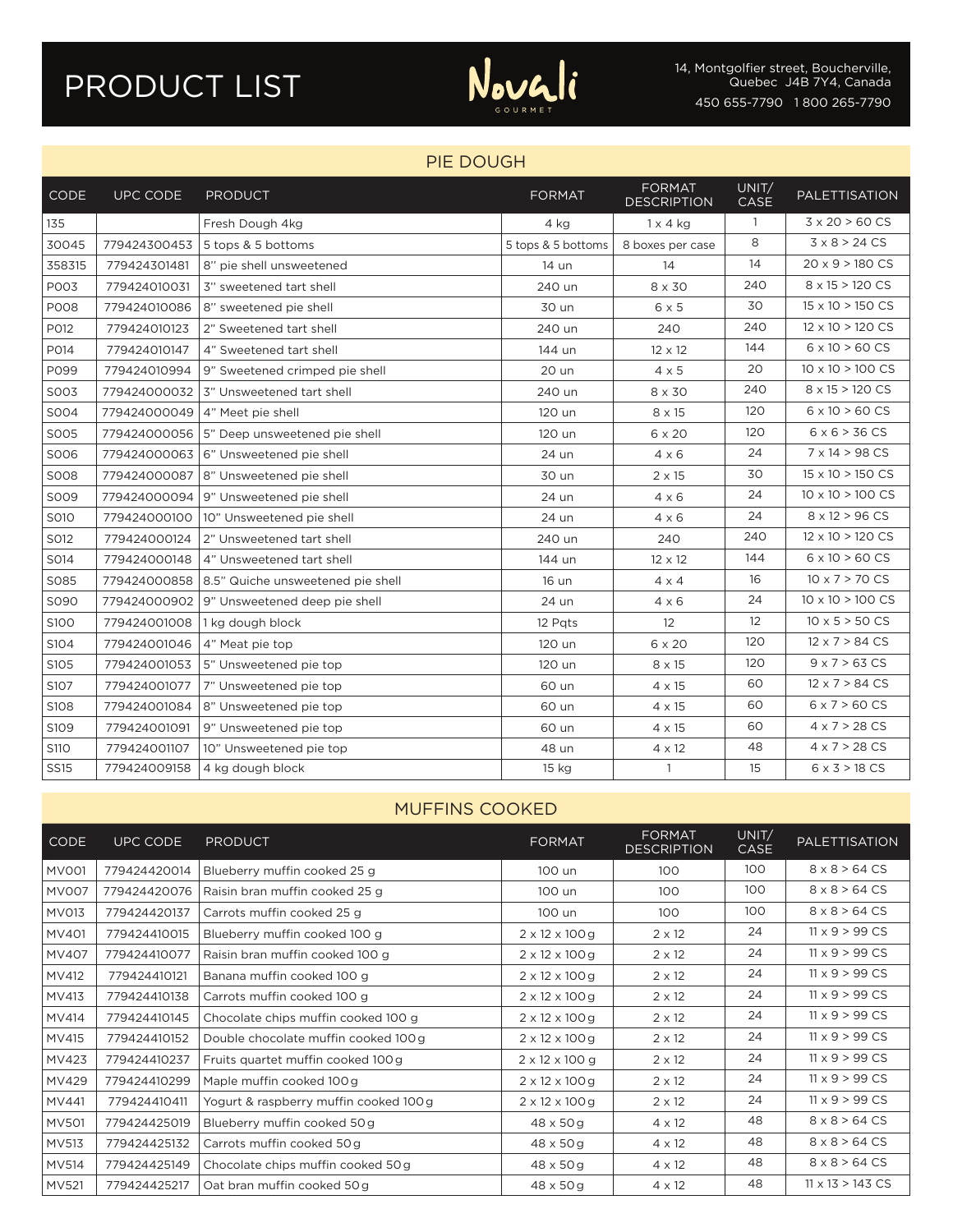#### MUFFINS COOKED (CONT'D)

| l CODE       | UPC CODE     | <b>PRODUCT</b>                        | <b>FORMAT</b>     | <b>FORMAT</b><br><b>DESCRIPTION</b> | UNIT/<br><b>CASE</b> | <b>PALETTISATION</b>            |
|--------------|--------------|---------------------------------------|-------------------|-------------------------------------|----------------------|---------------------------------|
| <b>MV801</b> | 779424810013 | Blueberry tulip muffin 130 g          | $12 \times 130$ g | 12                                  | 12                   | $11 \times 13 > 143 \text{ CS}$ |
| MV813        | 779424810136 | Carrots tulip muffin 130 g            | $12 \times 130$ g | 12                                  | 12                   | $11 \times 13 > 143 \text{ CS}$ |
| MV815        | 779424810150 | Double chocolate tulip muffin 130 g   | $12 \times 130$ g | 12                                  | 12                   | $11 \times 13 > 143 \text{ CS}$ |
| <b>MV829</b> | 779424810297 | Maple tulip muffin 130 g (LTO)        | $12 \times 130$ g | 12                                  | 12                   | $11 \times 13 > 143 \text{ CS}$ |
| <b>MV839</b> | 779424810396 | Banana & chocolate tulip muffin 130 g | $12 \times 130$ g | 12                                  | 12                   | $11 \times 13 > 143 \text{ CS}$ |
| MV841        | 779424810419 | Raspberry & yogurt tulip muffin 130g  | $12 \times 130$ g | 12                                  | 12                   | $11 \times 13 > 143 \text{ CS}$ |
| MV843        | 779424810433 | Cranberry & orange tulip muffin 130 g | $12 \times 130$ g | 12                                  | 12                   | $11 \times 13 > 143 \text{ CS}$ |
| <b>MV857</b> | 779424810570 | Delicious fruit tulip muffin 130 g    | $12 \times 130$ g | 12                                  | 12                   | $11 \times 13 > 143 \text{ CS}$ |

### COOKIES COOKED

| <b>CODE</b> | <b>UPC CODE</b> | <b>PRODUCT</b>                     | <b>FORMAT</b>                      | <b>FORMAT</b><br><b>DESCRIPTION</b> | UNIT/<br><b>CASE</b> | <b>PALETTISATION</b>            |
|-------------|-----------------|------------------------------------|------------------------------------|-------------------------------------|----------------------|---------------------------------|
| BCUITO01    | 779424210011    | Double chocolate cookie            | $2 \times 12 \times 2 \times 50$ g | $2 \times 12$                       | 24                   | $10 \times 14 > 140 \text{ CS}$ |
| BCUIT014    | 779424210141    | Chocolate chuncks cookie           | $2 \times 12 \times 2 \times 50$ g | $2 \times 12$                       | 24                   | $10 \times 14 > 140 \text{ CS}$ |
| BCUIT016    | 779424210165    | White chocolate & macadamia cookie | $2 \times 12 \times 2 \times 50$ g | $2 \times 12$                       | 24                   | $10 \times 14 > 140 \text{ CS}$ |
| GC010       | 779424710108    | Raisin bran galette                | $2 \times 12 \times 2 \times 50$ g | $2 \times 12$                       | 24                   | $10 \times 12 > 120 \text{ CS}$ |
| GC014       | 779424710146    | Chocolate chips galette            | $2 \times 12 \times 2 \times 50$ g | $2 \times 12$                       | 24                   | $10 \times 12 > 120 \text{ CS}$ |
| GC015       | 779424710153    | Double chocolate galette           | $2 \times 12 \times 2 \times 50$ g | $2 \times 12$                       | 24                   | $10 \times 12 > 120 \text{ CS}$ |
| GC025       | 779424710252    | Oatmeal galette                    | $2 \times 12 \times 2 \times 50$ g | $2 \times 12$                       | 24                   | $10 \times 12 > 120 \text{ CS}$ |
| GC029       | 779424710290    | Oatmeal & maple galette            | $2 \times 12 \times 2 \times 50$ g | $2 \times 12$                       | 24                   | $10 \times 12 > 120 \text{ CS}$ |

## COOKIES, GALETTES AND MUFFIN BATTERS

| <b>CODE</b>   | UPC CODE     | <b>PRODUCT</b>                           | <b>FORMAT</b>     | FORMAT<br><b>DESCRIPTION</b> | UNIT/<br>CASE | <b>PALETTISATION</b>            |
|---------------|--------------|------------------------------------------|-------------------|------------------------------|---------------|---------------------------------|
| <b>BMP201</b> | 779424302013 | Dark delight cookie dough                | $135 \times 43$ g | 135                          | 135           | $10 \times 10 > 100 \text{ CS}$ |
| <b>BMP204</b> | 779424302044 | Southern dream cookie douh               | $135 \times 43$ g | 135                          | 135           | $10 \times 10 > 100 \text{ CS}$ |
| <b>BMP206</b> | 779424302068 | Milk chocolate cookie dough              | $135 \times 43$ g | 135                          | 135           | $10 \times 10 > 100 \text{ CS}$ |
| <b>BMP210</b> | 779424302105 | Country style cookie dough               | $135 \times 43$ g | 135                          | 135           | $10 \times 10 > 100 \text{ CS}$ |
| <b>BMP214</b> | 779424302143 | Chocolate foolisheness cookie dough      | $135 \times 43$ g | 135                          | 135           | $10 \times 10 > 100 \text{ CS}$ |
| <b>BMP215</b> | 779424302150 | Double chocolate                         | 135 x 43 g        | 135                          | 135           | $10 \times 10 > 100 \text{ CS}$ |
| <b>BMP216</b> | 779424302167 | White chocolate & macadamia cookie dough | $135 \times 43$ g | 135                          | 135           | $10 \times 10 > 100 \text{ CS}$ |
| <b>GMP125</b> | 779425701250 | Oatmeal portion galette dough 125 g      | $60 \times 125$ a | 60                           | 60            | $10 \times 10 > 100 \text{ CS}$ |
| <b>GMP425</b> | 779424704251 | Oatmeal portion galette dough 100 g      | 72 x 100 g        | 72                           | 72            | $10 \times 10 > 100 \text{ CS}$ |
| <b>GMP725</b> | 779424707252 | Oatmeal portion galette dough 70 g       | 96 x 70 g         | 96                           | 96            | $10 \times 10 > 100 \text{ CS}$ |

## MUFFIN, BROWNIES & GALETTE BATTER

| <b>CODE</b>       | UPC CODE     | <b>PRODUCT</b>                         | <b>FORMAT</b> | <b>FORMAT</b><br><b>DESCRIPTION</b> | UNIT/<br><b>CASE</b> | <b>PALETTISATION</b>           |
|-------------------|--------------|----------------------------------------|---------------|-------------------------------------|----------------------|--------------------------------|
| GF025             | 779424700253 | Oatmeal galette dough                  | 3.6 kg        | 3,6                                 | 3,6                  | $25 \times 5 > 125 \text{ CS}$ |
| GFO <sub>27</sub> | 779424700277 | Raisin bran galette dough              | 3.6 kg        | 3,6                                 | 3,6                  | $25 \times 5 > 125 \text{ CS}$ |
| <b>GF028</b>      | 779424700284 | Double chocolate galette dough         | 3.6 kg        | 3,6                                 | 3,6                  | $25 \times 5 > 125 \text{ CS}$ |
| GF042             | 779424700420 | Oatmeal & maple galette dough          | 3.6 kg        | 3,6                                 | 3,6                  | $25 \times 5 > 125 \text{ CS}$ |
| GF043             | 779424700437 | Molasse galette dough                  | 3.6 kg        | 3,6                                 | 3,6                  | $25 \times 5 > 125 \text{ CS}$ |
| <b>MB001</b>      | 779424506015 | Brownies dough                         | 3.6 kg        | 3,6                                 | 3,6                  | $25 \times 5 > 125 \text{ CS}$ |
| MFO01             | 779424500013 | Blueberry muffin batter                | 3.6 kg        | 3,6                                 | 3,6                  | $25 \times 5 > 125 \text{ CS}$ |
| MF002             | 779424500020 | Sublime double chocolate muffin batter | 3.6 kg        | 3,6                                 | 3,6                  | $25 \times 5 > 125 \text{ CS}$ |
| MF007             | 779424500075 | Raisin bran muffin batter              | 3.6 kg        | 3,6                                 | 3,6                  | $25 \times 5 > 125 \text{ CS}$ |
| MF009             | 779424500099 | Carrots & nuts muffin batter           | 3.6 kg        | 3,6                                 | 3,6                  | $25 \times 5 > 125 \text{ CS}$ |
| MF010             | 779424500105 | Apple & cinnamon muffin batter         | 3.6 kg        | 3,6                                 | 3,6                  | $25 \times 5 > 125 \text{ CS}$ |
| MF011             | 779424500112 | Date muffin batter                     | 3.6 kg        | 3,6                                 | 3,6                  | $25 \times 5 > 125 \text{ CS}$ |
| MF012             | 779424500129 | Banana muffin batter                   | 3.6 kg        | 3,6                                 | 3,6                  | $25 \times 5 > 125 \text{ CS}$ |
| MF013             | 779424500136 | Carrots muffin batter                  | 3.6 kg        | 3,6                                 | 3,6                  | $25 \times 5 > 125 \text{ CS}$ |